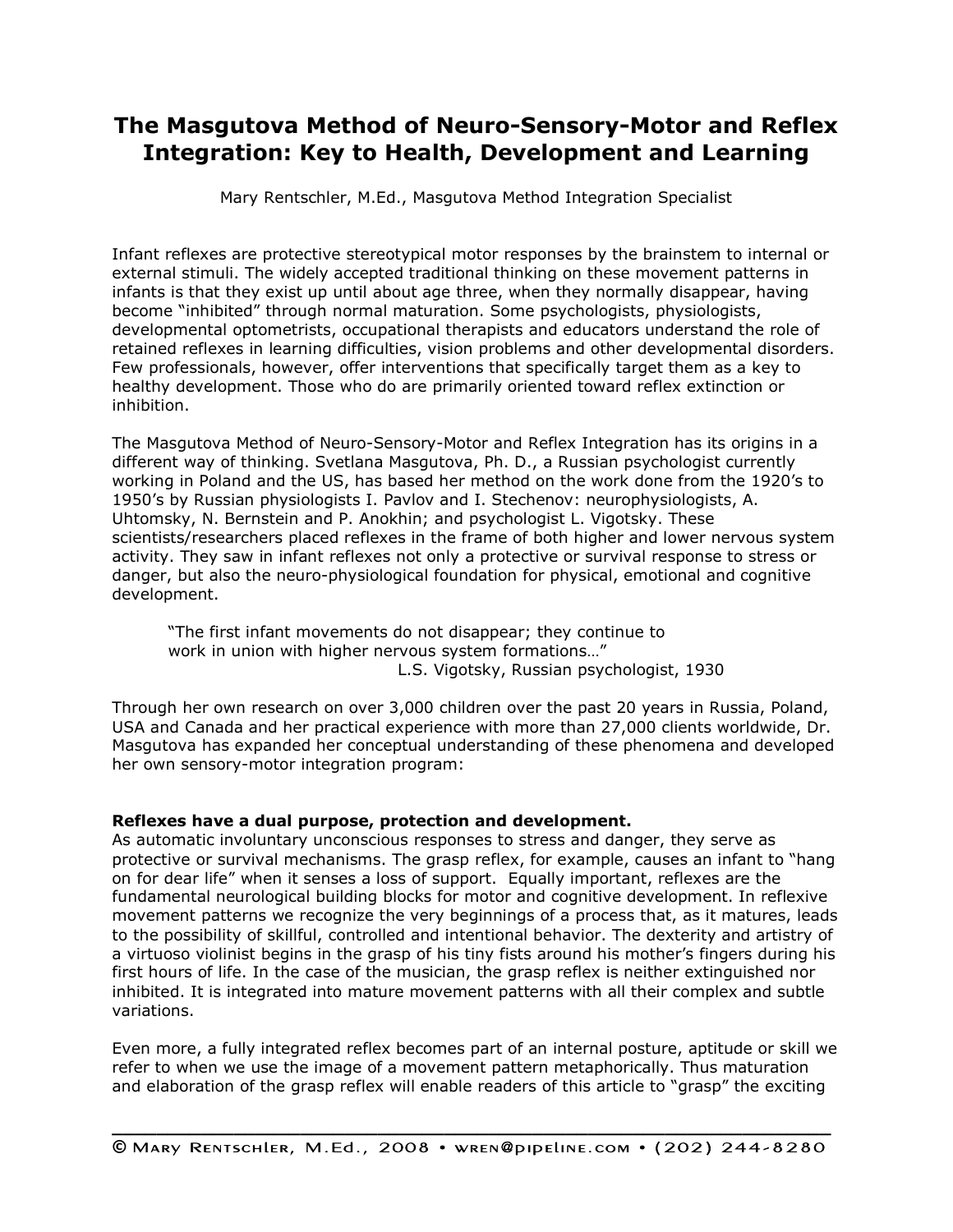possibilities open to professionals who embrace this concept of neuro-sensory-motor and reflex integration and its implications for treatment.

Dr. Masgutova proposes integration of infant reflexes as an intervention to promote:

- **Healthy protection/survival reactions**
- **Healthy self regulation**
- Gross and fine motor skills development
- Transition from reflex patterns into intentional movement and motor skills
- Refinement of controlled, skillful, intentional movement
- **Enhanced memory, attention, focus, perseverance**
- Motivation and confidence
- **Maturation of social skills**
- Academic achievement
- **Mature cognitive development**

#### **Positive and negative protection**

To describe the role of reflexes in the functioning of both typical and challenged children, Dr. Masgutova refers to "positive" and "negative" protection. When a startled infant cries for help or a toddler points with his toes, reaching for the floor, as his father puts him down, the reflex systems are functioning in a positive way. The involved reflexes have matured neurologically and sensory perception functions well: the brain stem "recognizes" stimuli and organizes protective motor responses with no disturbance to reasoning ability and overall development.

Natural activation of a reflexive motor response begins with a build up of tension in the involved muscles and ends with the release of that tension in movement. Over time, if we restrict a reflex movement, because of restraint, fear, or a command to "hold still and pay attention," it may lose its connection with the original sensory stimulation and may not manifest as an appropriate motor response. However, the muscle tension remains in the body. In other cases the sensory-motor connection may be too strong, resulting in excessive motor reactivity or too weak, resulting in low muscle tone.

Negative protection is present when a reflex fails to mature and a dysfunctional reflex response continues beyond a time that is necessary or useful. A nonintegrated grasp reflex, for example, results in an inefficient pencil grip. A hyperactive Asymmetrical Tonic Neck Reflex (ATNR) requires one to tighten arm and shoulder muscles to prevent the arm from straightening out when writing on the right side of a paper and creates difficulties in crossing the midline and organizing work in visual or auditory midfield. A child with a retained Symmetrical Tonic Neck Reflex (STNR) has difficulty sitting and may wrap his ankles around his chair legs to prevent his knees from straightening when his arms are bent. All these compensations not only drain energy away from the task at hand, but also impede healthy motor development.

Any kind of stress can trigger negative protection: poor motor development caused by movement deprivation (too much time spent in car seats and other restrictive devices, medical interventions such as casts required by hip dysplasia), difficult pregnancy or birth, illness, injury, emotional trauma, even chronic stress in everyday life. Negative protection manifests as muscle tension, impulsivity and primitive reactions that block self-regulation and skill formation. In highly dysfunctional or pathological reflex development we see more severe symptoms such as stereotypical or chaotic movement patterns, spasticity/hypertonicity in the limbs or chronic low muscle tone. Development is arrested and reasoning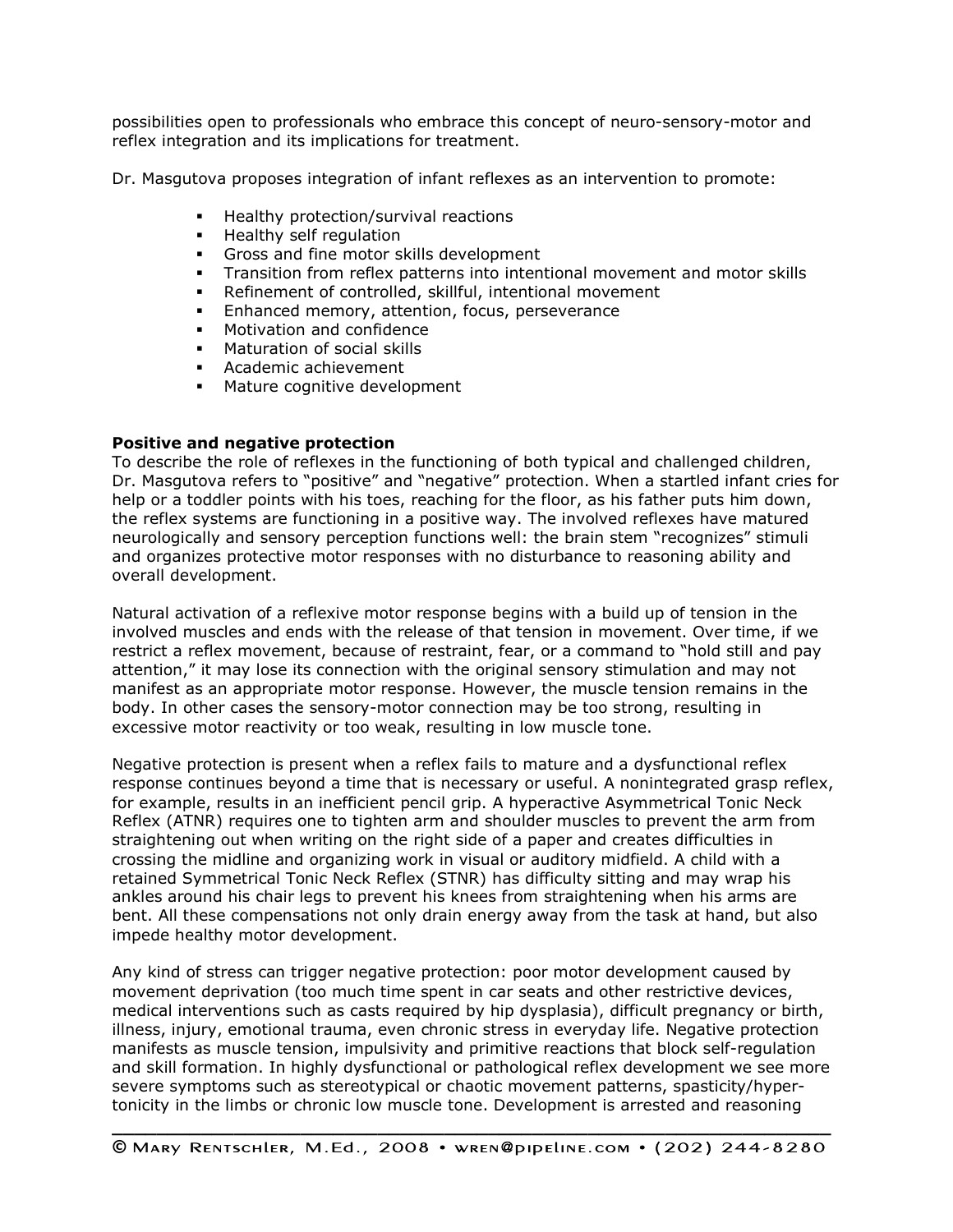processes in the neo-cortex are bypassed as the reflex system, driven by the brainstem, takes control of behavior.

## **Research Results.**

In her research on nearly 3,000 children ranging in age from 1 month to 18 years, Dr. Masgutova found significant correlations between poorly integrated reflexes and specific developmental delays. These findings show how incomplete integration of reflex patterns can be linked to many functional and structural challenges.

| <b>Dysfunction</b>                                                       | <b>Related reflex</b>                          | <b>Percent of children</b><br>demonstrating<br>an aberrant reflex |
|--------------------------------------------------------------------------|------------------------------------------------|-------------------------------------------------------------------|
| Poor memory                                                              | <b>ATNR</b>                                    | <b>78%</b>                                                        |
| Poor transition from concrete operations<br>to logic & abstract thinking | <b>STNR</b>                                    | 57%                                                               |
| ADD, ADHD                                                                | STNR, ATNR,<br>Spinal Galant,<br>Spinal Pereze | 58%                                                               |
| Allergies & food hypersensitivity                                        | Spinal Pereze                                  | 54 <sub>%</sub>                                                   |
| Enuresis, poor bladder control                                           | Spinal Galant                                  | 72%                                                               |

## **The Sensory-Motor Integration of a Reflex**

To understand the links between reflexes and dysfunction, we need first to see the structure of an integrated reflex system. Each reflex consists of a three-part circuit that permits a motor response to a specific stimulus.

- **Part I – Sensory Stimulation** to the tactile, proprioceptive, visual or auditory system. The afferent nervous system (receptors and nerve fibers carrying impulses from the body to the brain) recognizes a stimulus and transmits it to the brain. We cannot precisely measure the sensitivity or efficiency of this system.
- **Part II – Brain Processing**. This part of the circuit is entirely invisible. We infer that when it functions normally its activity corresponds to inborn genetic programming: the brain interprets signals from the sensory system and activates an appropriate pattern of response oriented either toward protection/survival or toward development. We also infer that it can function in a dysfunctional or pathological way.
- **Part III – Motor Response**. The efferent nervous system (nerve fibers carrying impulses out from the brain to the body) carries a command to the muscles and organs/glands to enact the appropriate reaction or motor response. This can be normal (matured), dysfunctional (hypo- or hyperactive) or pathological (opposite, reversed or absent motor pattern). We use this visible, measurable motor aspect of the circuit to assess reflex development.

The neurophysiology of a healthy nervous system is such that each reflex must integrate on the sensory-motor level; a specific sensory stimulus must cause a corresponding motor or glandular response. This precise link between the sensory and motor aspects of a reflex circuit through brain processing is genetically based and has been ingrained throughout the millennia of human existence.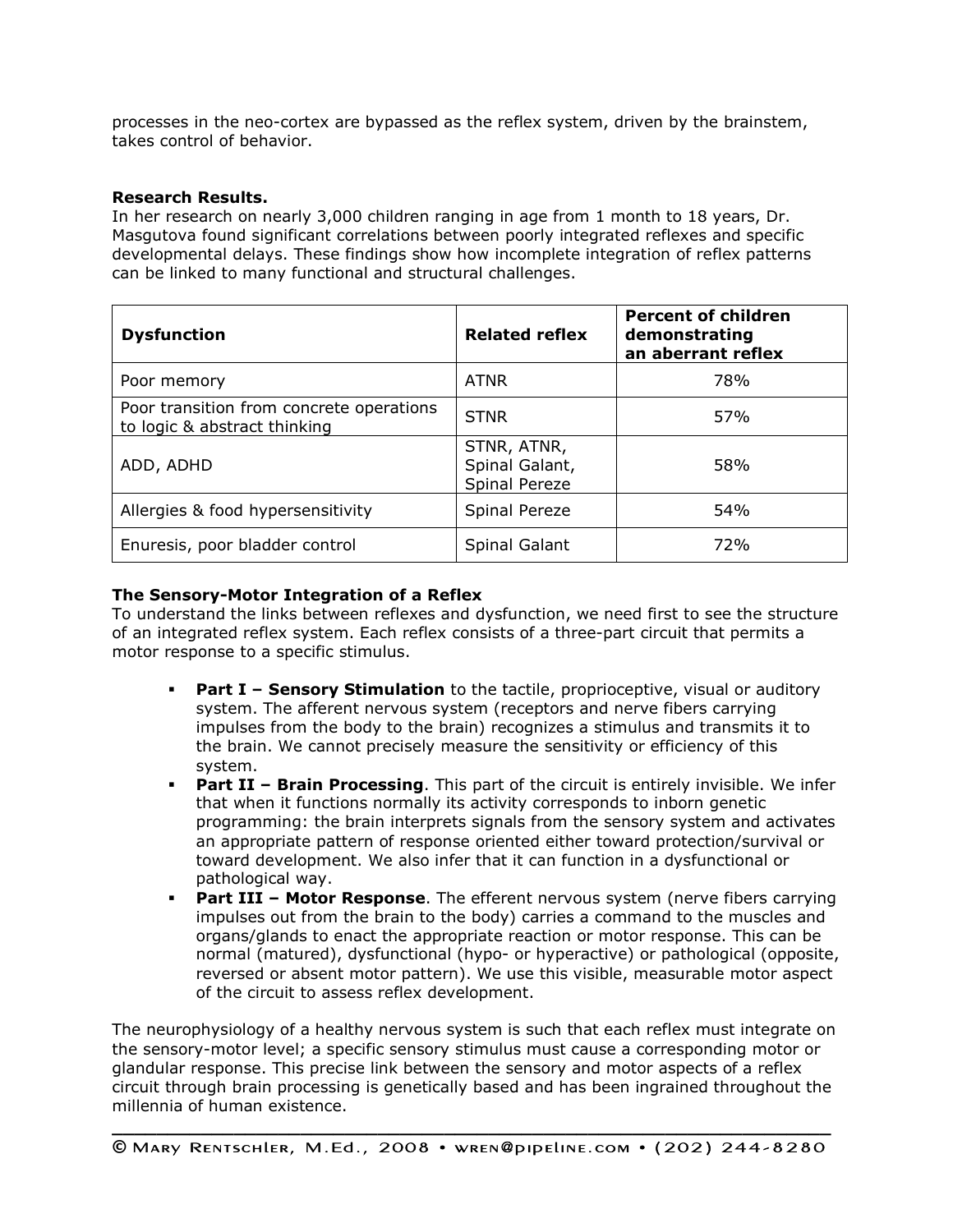In the case of poorly integrated reflexes linked to dysfunctions or developmental delays, Dr. Masgutova posits an error somewhere in the three-part circuit.

- **The sensory organs fail to communicate with the brain.**
- The brain fails to communicate with the muscles, tendons and ligaments.
- The brain-body system mixes or confuses the sensory information and the motor response. For example, it triggers the abdominal reflex in response to the stimulus for the ATNR (the child will experience shutting down rather than activation of auditory/visual system), the Babkin Palmomental response for the Grasp stimulus (child opens mouth and palms instead of making fists), or the Hands Supporting reaction for the Hands Pulling stimulus (child pushes you away instead of pulling himself toward you).
- The natural components of the reflex are poorly developed in terms of pattern correspondence, strength, direction, timing and symmetry.
- The reflex pattern is poorly integrated with motor skills and intentional movements.

If the sensory stimulus is not recognized by the sensory apparatus, and as a result is misinterpreted by the brain, or if the outgoing response is misdirected, then the reflex pattern will be inappropriate. A child at the mercy of such irregular motor reactions to sensory stimulation is at risk for developmental delays. Maturation and integration of the reflex with controlled movements and skills will be slow or unreliable, especially in the presence of learning challenges and stress.

#### **The Developmental Dynamic of a Reflex**

Professionals working with developmentally delayed children need to understand the importance of fully matured reflexes for optimal motor, cognitive and social development, beyond their role in infants and toddlers. Maturation and integration of the reflex system is especially relevant for building the control, motivation, abstract thinking, creativity and skillful intentional behavior necessary for academic achievement.

Reflexes have a seven phase developmental dynamic that begins in utero or early infancy. In phases one through three the basic pattern is being formed within it's sensory-motor circuit, creating the nerve network for connecting specific stimuli with physiological functioning and protection. During these phases the basic reflex pattern supports the development and myelination of neurological connections in the brainstem, the basis for appropriate and positive protection. The fourth, transitional phase prepares the basic pattern for further elaboration. Variations that emerge during the fifth through seventh phases orient the system more toward growth and are characterized by well-developed nerve networks. During these phases the reflexes begin to integrate with intentional movement. Crawling on belly as an automatic reaction, for example, becomes an intentional choice of crawling toward a favorite toy.

Delay in reflex development or skipping any phase always affects the formation of future skills. Achievement reaches a plateau because the nerve networks necessary for progress have not grown. In this case the child develops dysfunctions or compensations which, not being true patterns, are unreliable in situations of stress or unexpected transition. Every reflex must complete all seven phases from emergence through growth and maturation to integration. This concept is completely different from the traditional understanding of reflex inhibition.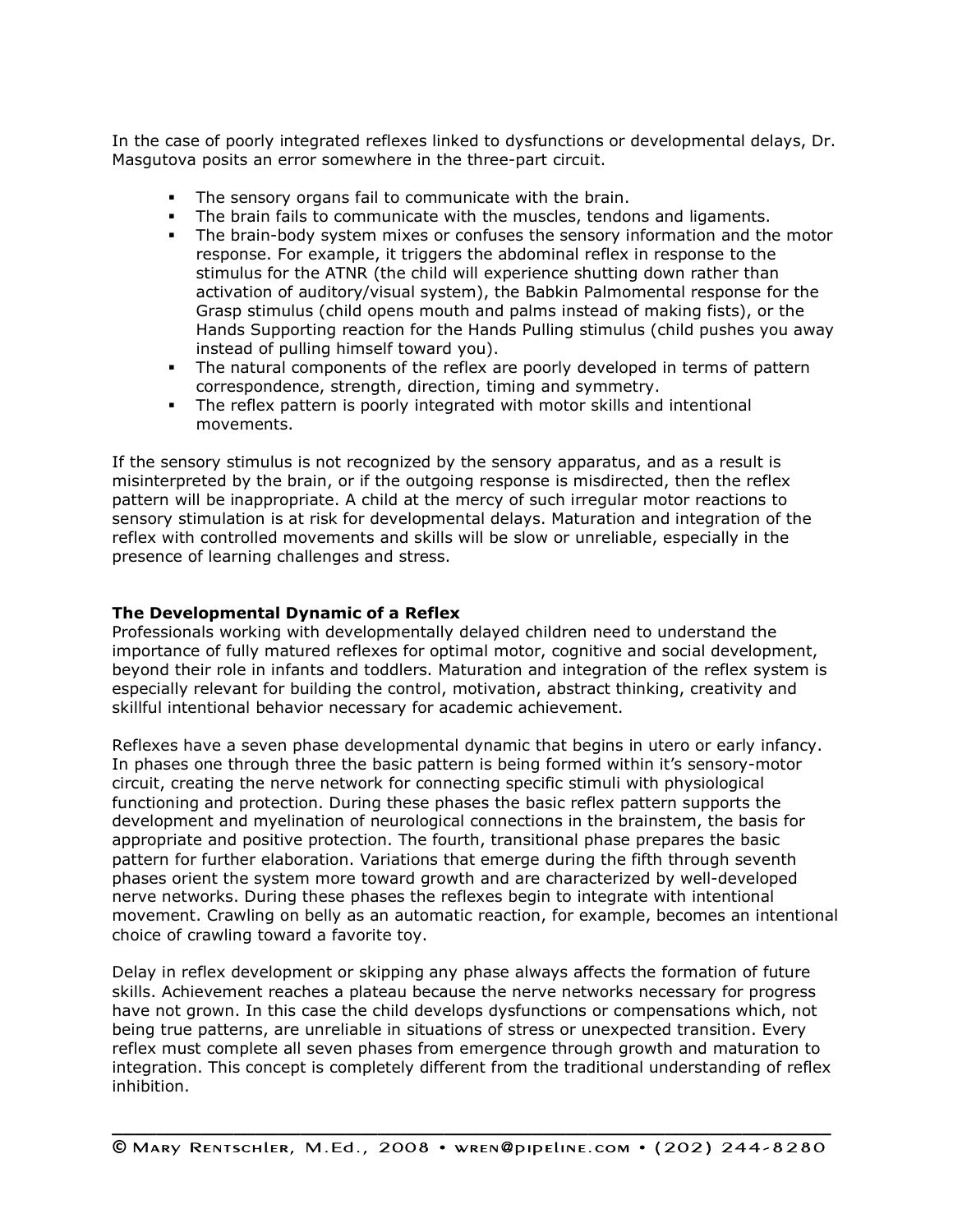A student who has skipped one of the later phases of the grasp reflex, for example, might be able to write legibly, but will tire easily because of his neurologically inefficient pencil grip. He experiences writing as stressful and avoids it whenever possible. An immature or unintegrated Hands Supporting reflex could result in a poor sense of boundaries (failure to recognize "arm's length") and lack of respect for personal space – one's own and that of others.

Other examples of the relationship between reflex integration and healthy performance throughout life:

- Tendon Guard and Tonic Labyrinthine reflexes: self-regulating processes, vitality and health
- ATNR: proprioception, hearing and memory, audio-visual integration, eye/hand coordination
- STNR and Trunk Extension: postural control, binocular vision, visual accommodation, and binaural hearing
- **Spinal Galant: for posture, bladder control, and mood regulation**<br>**Spinal Pereze and Galant: brain detoxification and gross motor continuity**
- Spinal Pereze and Galant: brain detoxification and gross motor coordination
- Grasp and Hands Pulling: manual skills, including writing and drawing
- Sequential Fingers Opening and Closing: differentiation, calculation and other mathematical skills
- Hands Supporting: sense of personal space, social skills

## **Assessment**

For purposes of evaluation Dr. Masgutova examines the only visible, measurable link in the three-part reflex circuit: the motor response. She considers five characteristic components of each reflex.

- **Pattern:** The motor response should be exactly true to the inherent genetically encoded pattern associated with the specific sensory stimulus.
- **Direction:** Each reflex presents a precise sequence of reactions or movements that finish in a precise posture or continue in a specific direction.
- **Timing and dynamic:** The reflex circuit connects sensory input, brain processing and motor response. To fulfill its protective function, the reflex reaction must quickly follow the onset of sensory stimulation. Slow response time can result in injuries or developmental delays.
- **Strength:** The energy and physical strength for movement depend on appropriate tone in the muscle/ligament system. The strength of the muscle response serving the reflex reaction must match the intensity of the stimulus. Hyperactive, hypoactive or absent reactions are inadequate.
- **Symmetry:** Motor reaction in a reflex circuit should be balanced bilaterally. Symmetry should be evident in body structure, the organization of the body and its limbs, the direction of the reflex movement pattern, timing and strength of reaction.

## **Intervention.**

Masgutova Method offers general integration procedures for movement development and specific corrective procedures for dysfunction and pathology in primary movement patterns. It is based on a view of reflexes as elements of sensory, proprioceptive and motor function with a key role in health, development and learning.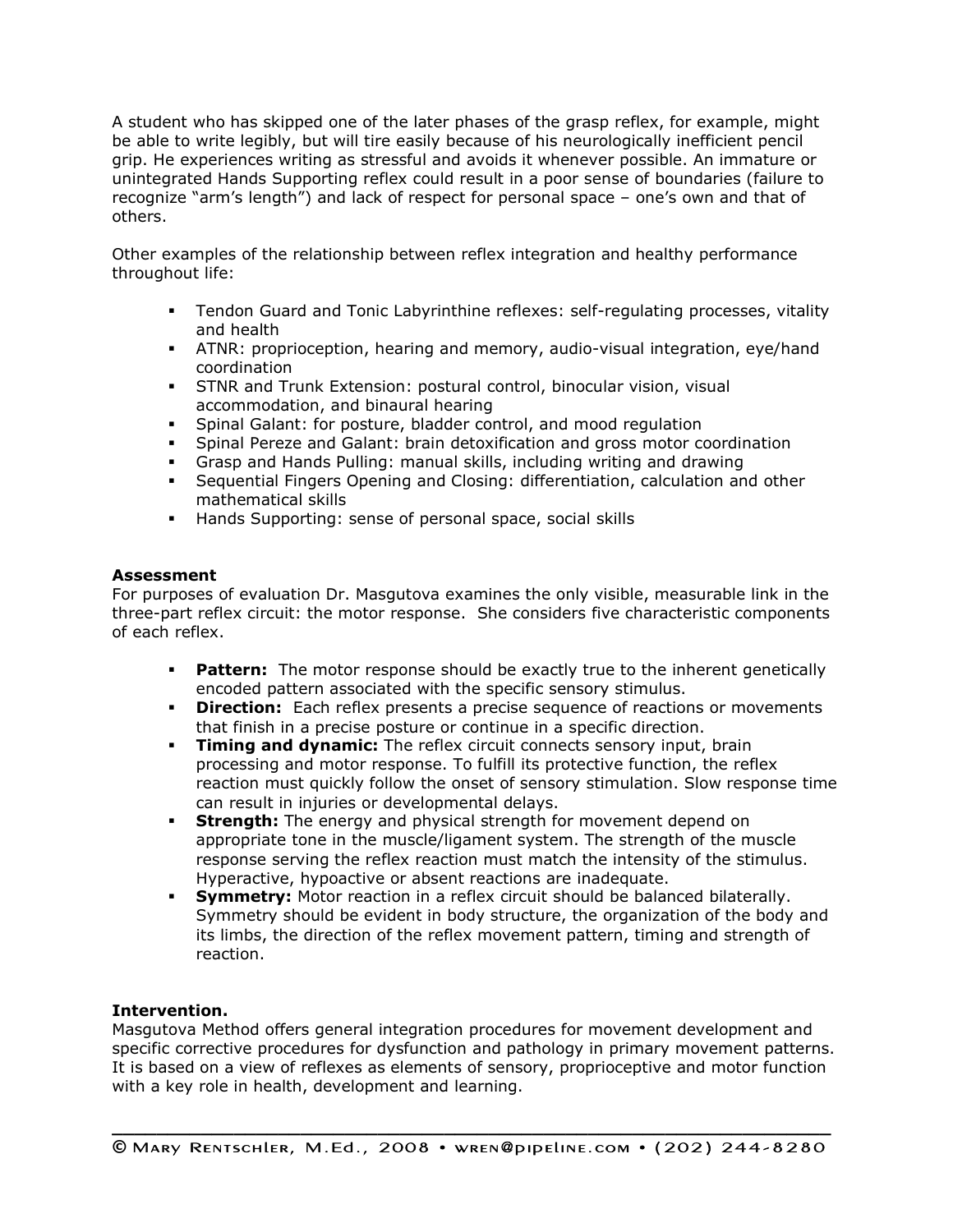Dr. Masgutova's understanding of the three part sensory-brain-motor circuit leads to an emphasis on stimulating neuro-motor and sensory-motor points on the body, stretching the trunk and limbs and rotating the joints. All these procedures relate to the interaction between reflex movement patterns and body structure. Other techniques release congestion and muscular tension throughout the body, stimulate the proprioceptive system, open communication among the muscles, tendons and ligaments, and adjust receptors of deep touch and pressure. Reflexes and archetypal movement patterns are there, part of our natural inheritance as human beings. When we awaken their neuro-sensory-motor connections, they can integrate and become resources for health, self-regulation, learning and development.

Another aspect of Masgutova Method involves corrective procedures to reconnect, strengthen or build new neural pathways by returning to natural reflex motor patterns and their variations. Fortunately it is never too late. Gentle bodywork and easy movements open access to the natural resources and ingrained wisdom of the body.

## **Workshops, Courses, and Clinical conferences**

Masgutova Method has proven beneficial to children and adults with challenges such as cerebral palsy, autism, Aspergers Syndrome, ADD, ADHD, PDD, OCD, DSI, dyslexia, hyperlexia, genetic issues, fetal alcohol syndrome and brain injury. Healthy, mature, even exceptionally talented individuals find the procedures helpful for stress reduction and optimal functioning. Everyone can benefit. Multiple programs address every aspect of movement and its relationship to overall development:

- Neural-Structural Reflex Integration Therapy
- **Tactile Integration**
- **Infant Reflex Repatterning**
- **Integration of Lifelong Reflexes into Movement Development**
- Visual and Auditory Reflex Integration
- Oral-Facial Reflex Repatterning
- **Rhythmical Movements**
- **EXA** Archetypal Movements
- **Balance Board for Vestibular, Proprioceptive and Spinal Reflex Integration**
- Dance Therapy
- Reflex Integration with Pet Therapy (horses and dogs)
- **Aquatic Reflex Repatterning**
- **EXECTE Art and Reflex Integration**

From 1992 to 2007 more than 25,500 children and adults in Russia, Poland, USA and Canada visited Dr. Svetlana Masgutova Institutes or attended workshops to participate in various reflex integration programs. In Poland at Dr. Masgutova's institute and residential camps 633 children and adults have experienced all of the above programs. In the North America over the past decade her teaching workshops and clinical conferences have attracted 2,400 specialists and parents. She has seen over 700 US and Canadian children and adults for individual consultations and reflex integration sessions. In Florida (2006) and California (2007) over 20 families with challenged children and over 50 professionals participated in two-week clinical summer conferences organized by the new Svetlana Masgutova Educational Institute for Neuro-Sensory-Motor and Reflex Integration. Another summer conference is planned for August 2008 in Kelowna, British Columbia.